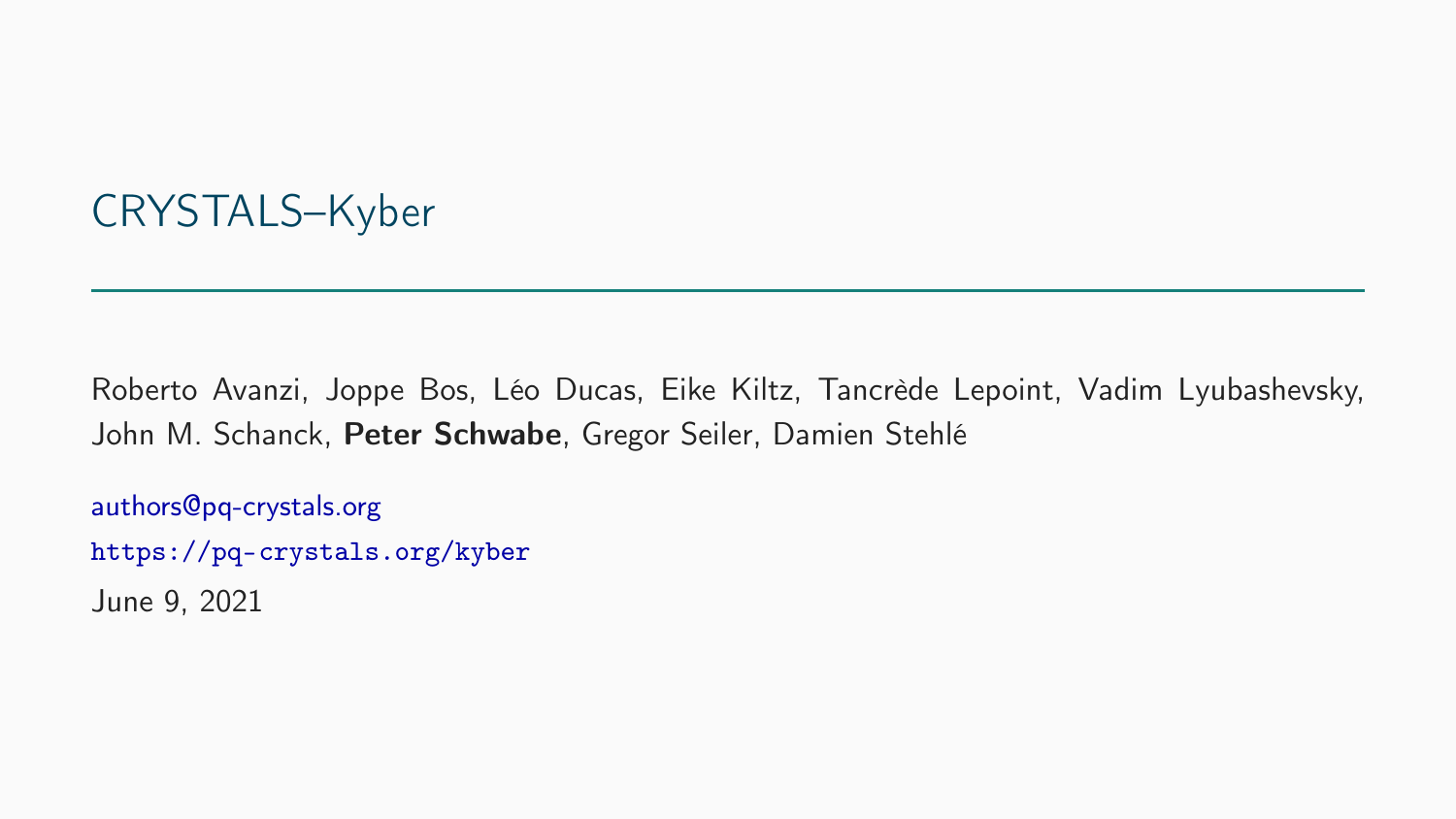

## Reminder: the big picture

Kyber.CPAPKE: LPR encryption or "Noisy ElGamal"  $\mathbf{s}, \mathbf{e} \leftarrow \chi$  $sk = s, pk = t = As + e$  $r \leftarrow \nu$ 

$$
\mathbf{e}_1, \mathbf{e}_2 \leftarrow \chi'
$$
\n
$$
\mathbf{u} \leftarrow \mathbf{A}^T \mathbf{r} + \mathbf{e}_1
$$
\n
$$
\mathbf{v} \leftarrow \mathbf{t}^T \mathbf{r} + \mathbf{e}_2 + \text{Enc}(m)
$$
\n
$$
\mathbf{c} = (\mathbf{u}, \mathbf{v})
$$

 $m = Dec(v - s<sup>T</sup>u)$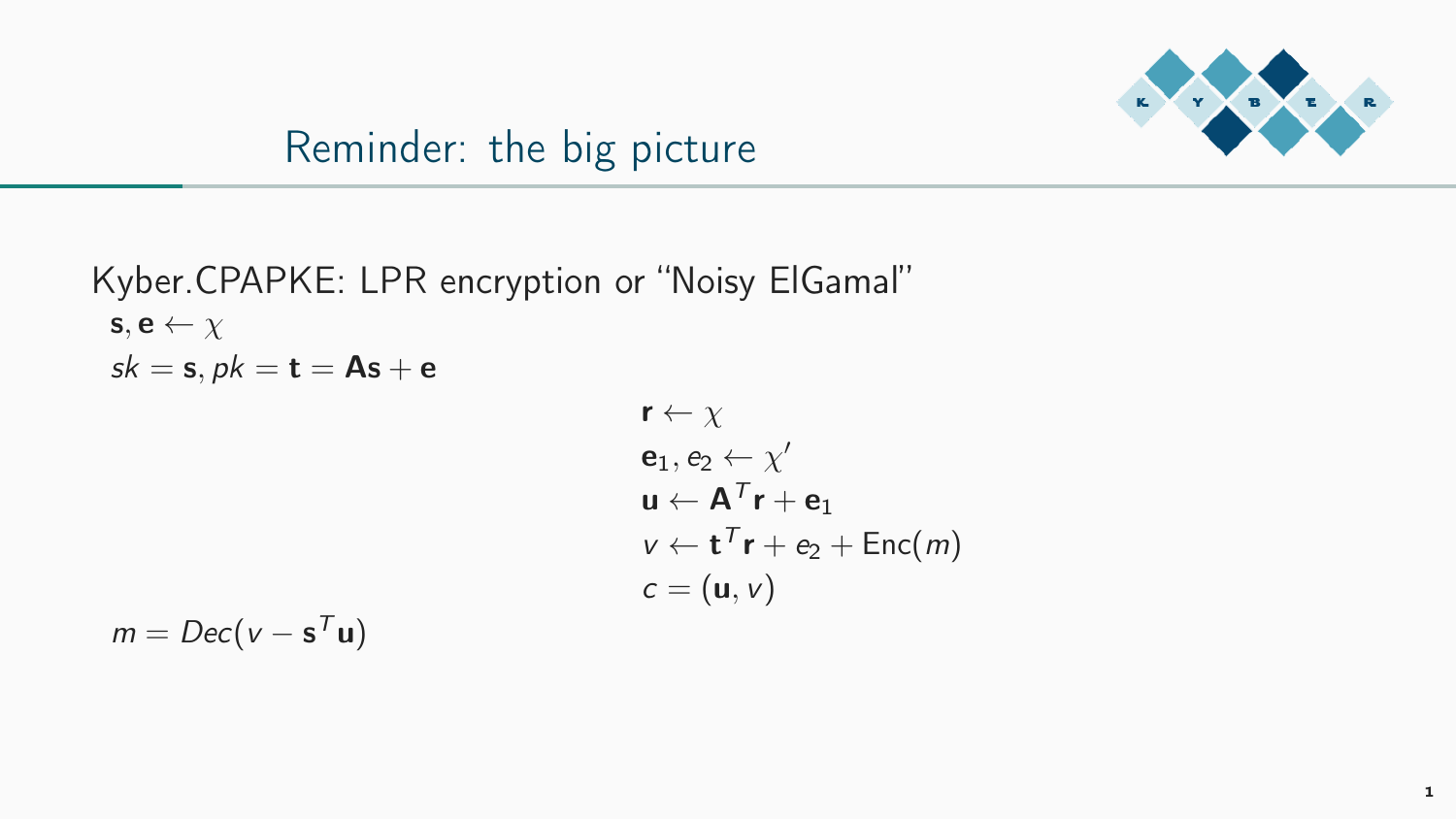

#### Reminder: the big picture

#### Kyber.CCAKEM: CCA-secure KEM via tweaked FO transform

- Use implicit rejection
- Hash public key into seed and shared key
- Hash ciphertext into shared key
- Use Keccak-based functions for all hashes and XOF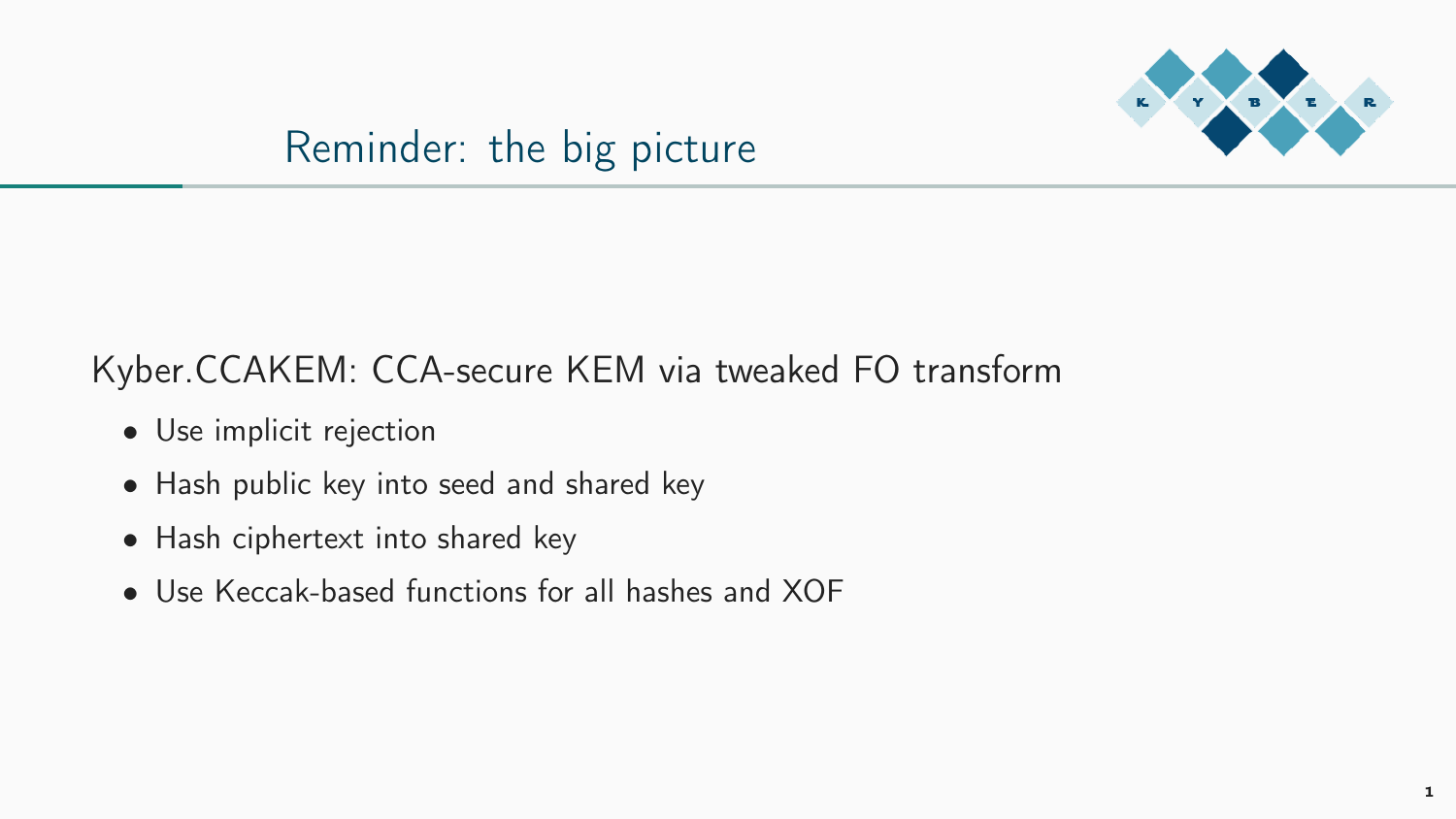

#### Reminder: the big picture

#### Kyber.CCAKEM: CCA-secure KEM via tweaked FO transform

- Use implicit rejection
- Hash hash of public key into seed and shared key
- Hash hash of ciphertext into shared key
- Use Keccak-based functions for all hashes and XOF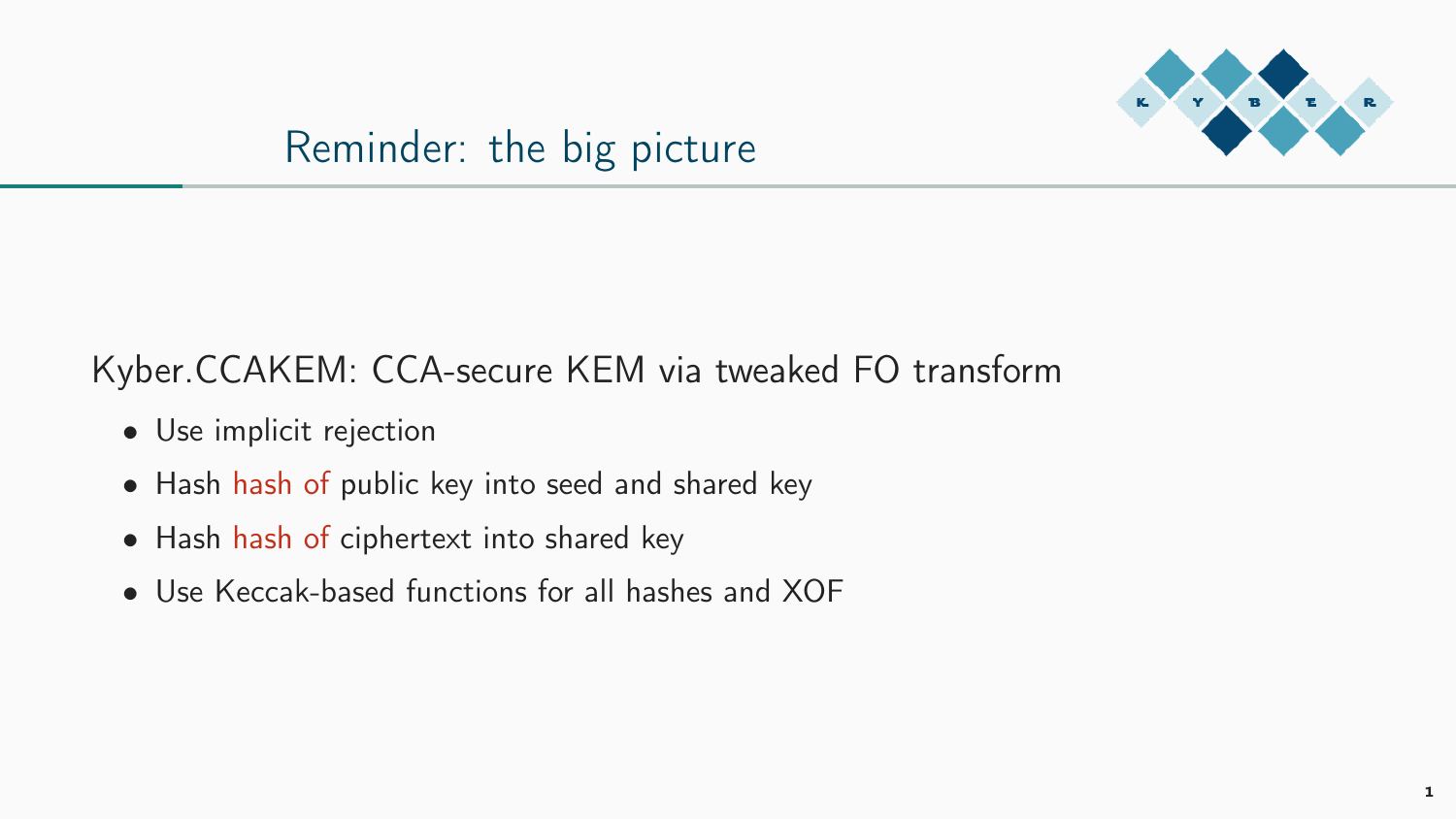

## Changes and updates since round 2

Changes affecting testvectors

- Increase noise for level-1 parameter set
- Reduce ciphertext compression for level-1 parameter set
- More efficient uniform sampling of A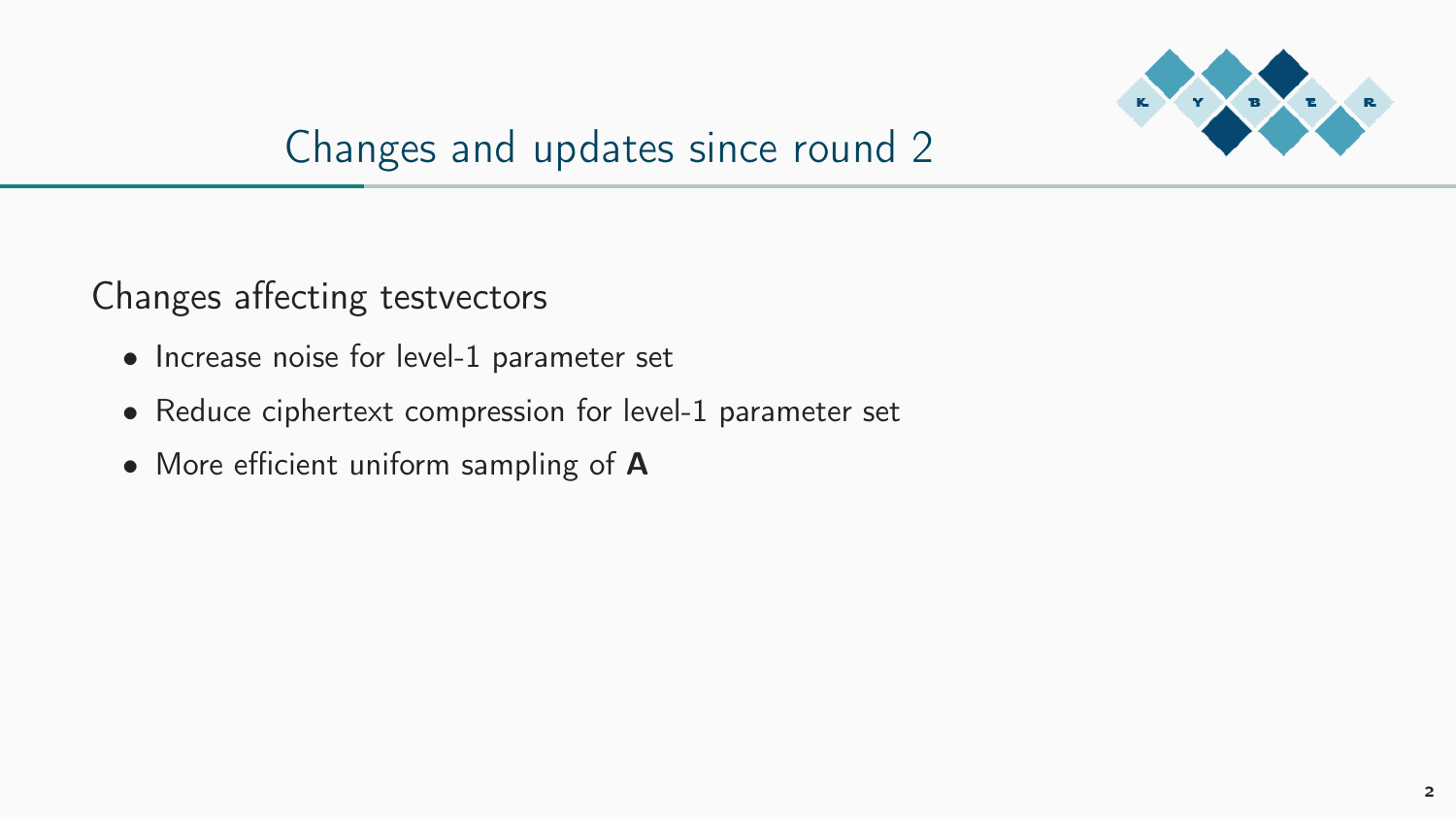

# Changes and updates since round 2

#### Changes affecting testvectors

- Increase noise for level-1 parameter set
- Reduce ciphertext compression for level-1 parameter set
- More efficient uniform sampling of A

Other changes

- More detailed concrete security analysis
- Updated performance numbers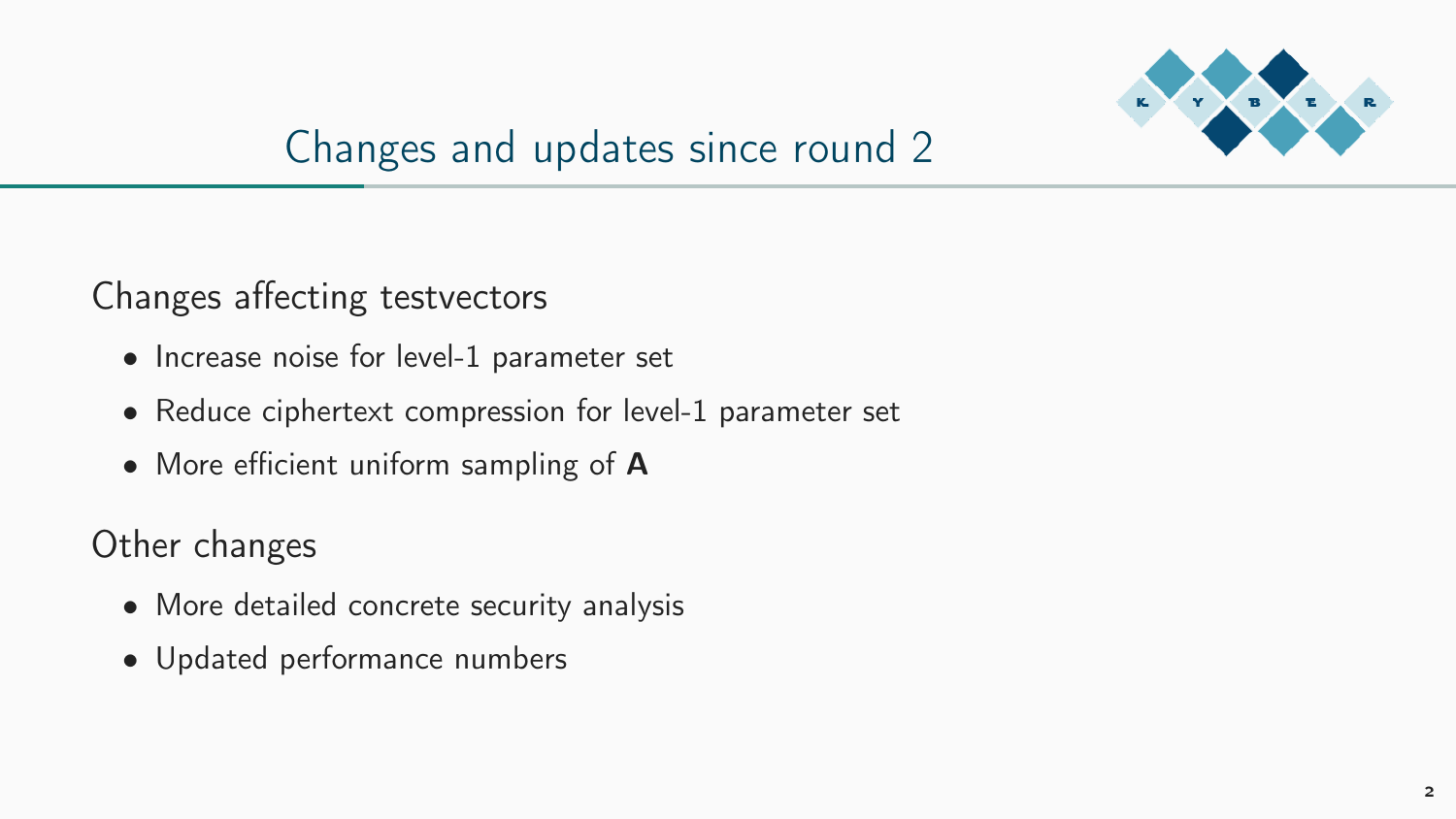



- Discussion about Kyber512 classical gate-count security
- Started by Bernstein ([20200530001531.21905.qmail@cr.yp.to](mailto:20200530001531.21905.qmail@cr.yp.to))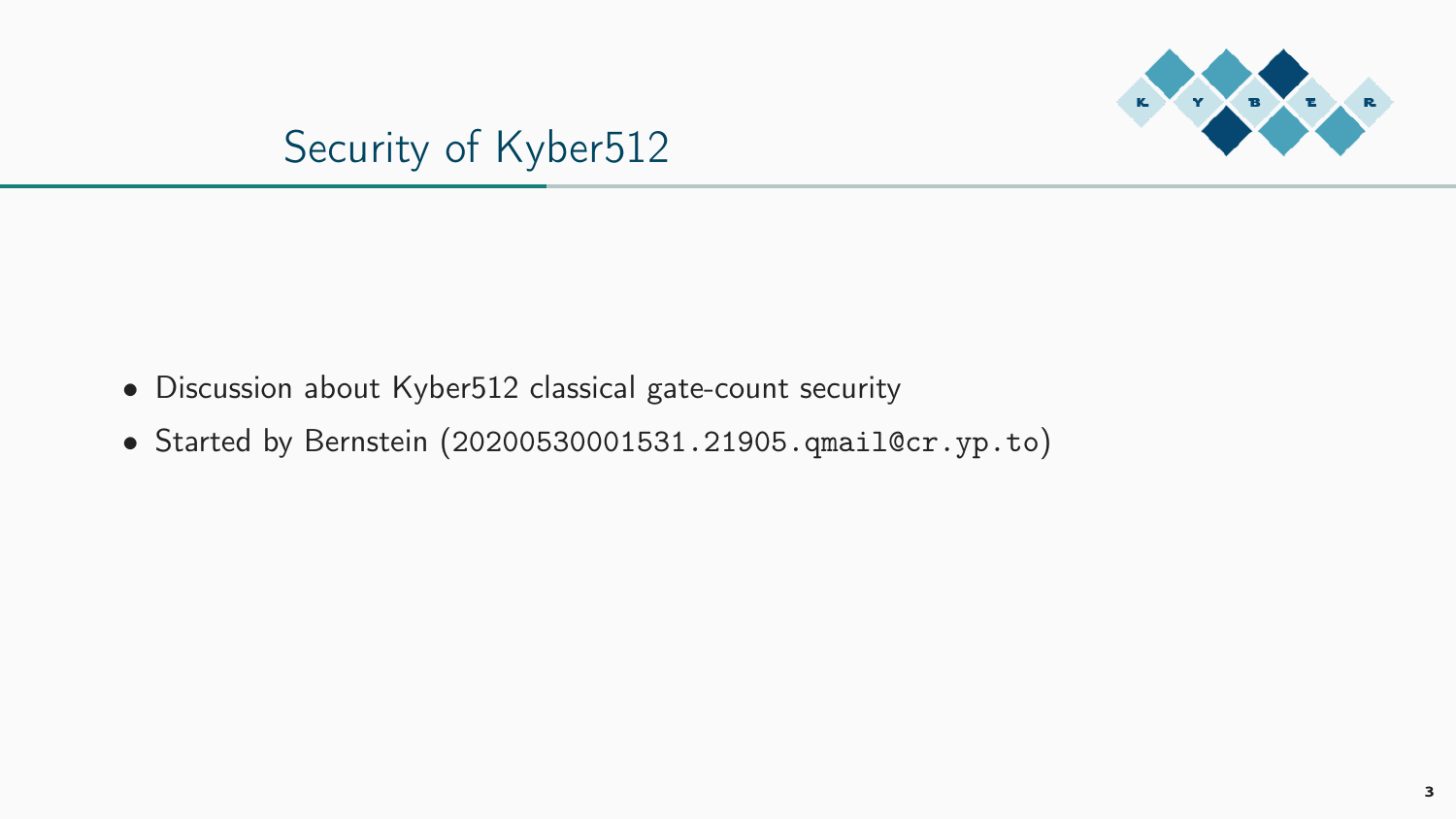

## Security of Kyber512

- Discussion about Kyber512 classical gate-count security
- Started by Bernstein ([20200530001531.21905.qmail@cr.yp.to](mailto:20200530001531.21905.qmail@cr.yp.to))
- Two questions raised/discussed:
	- Do classical attacks against Kyber512 require  $\leq 2^{143}$  gates?
	- How relevant is gate count metric ("debunked metric")?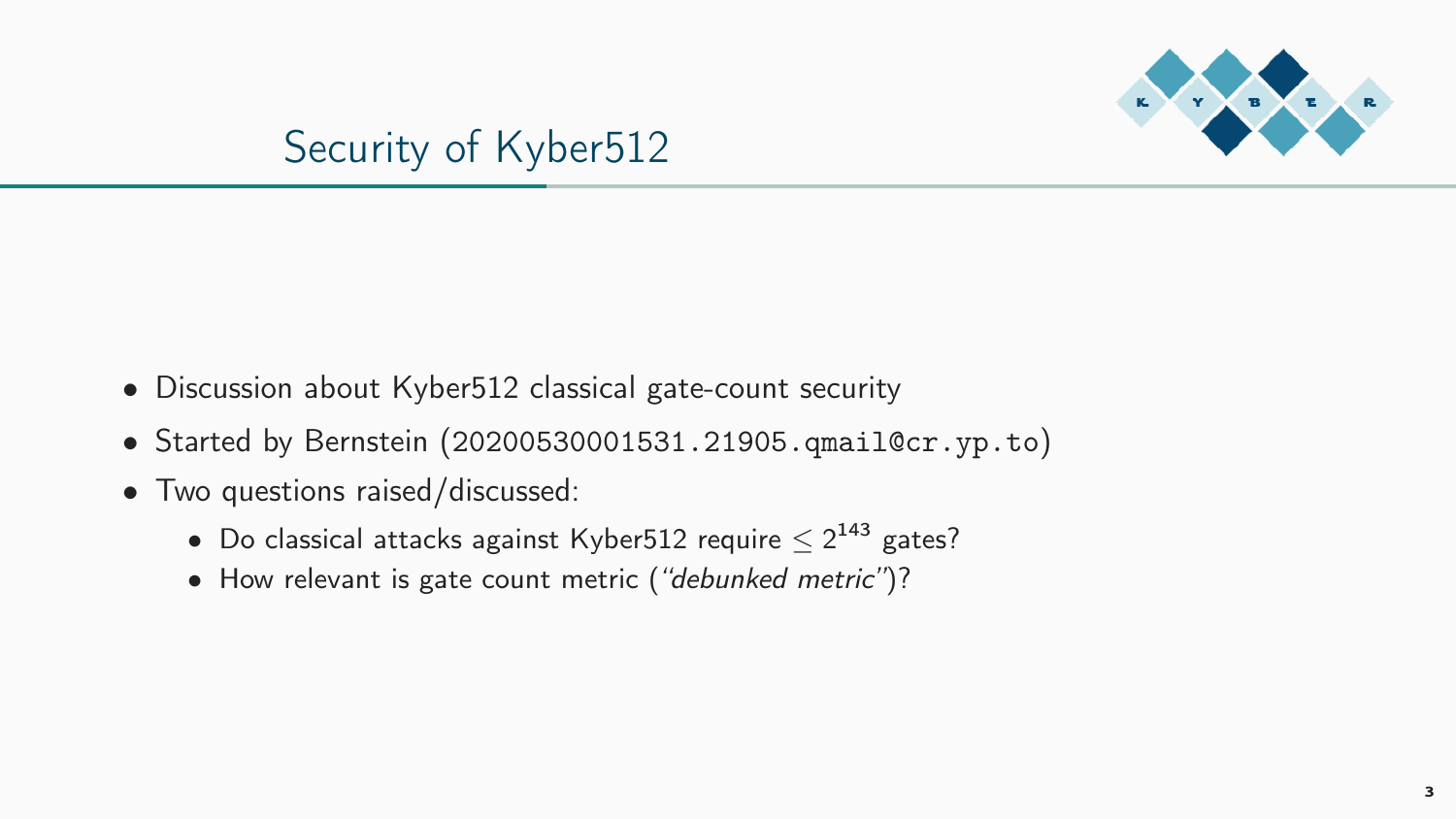

## Updates to Kyber512

- Wider distribution for **s**, **e**, and **r**
- In Encaps additional "LWR" noise from compression
- Reduce ciphertext compression to control failure prob.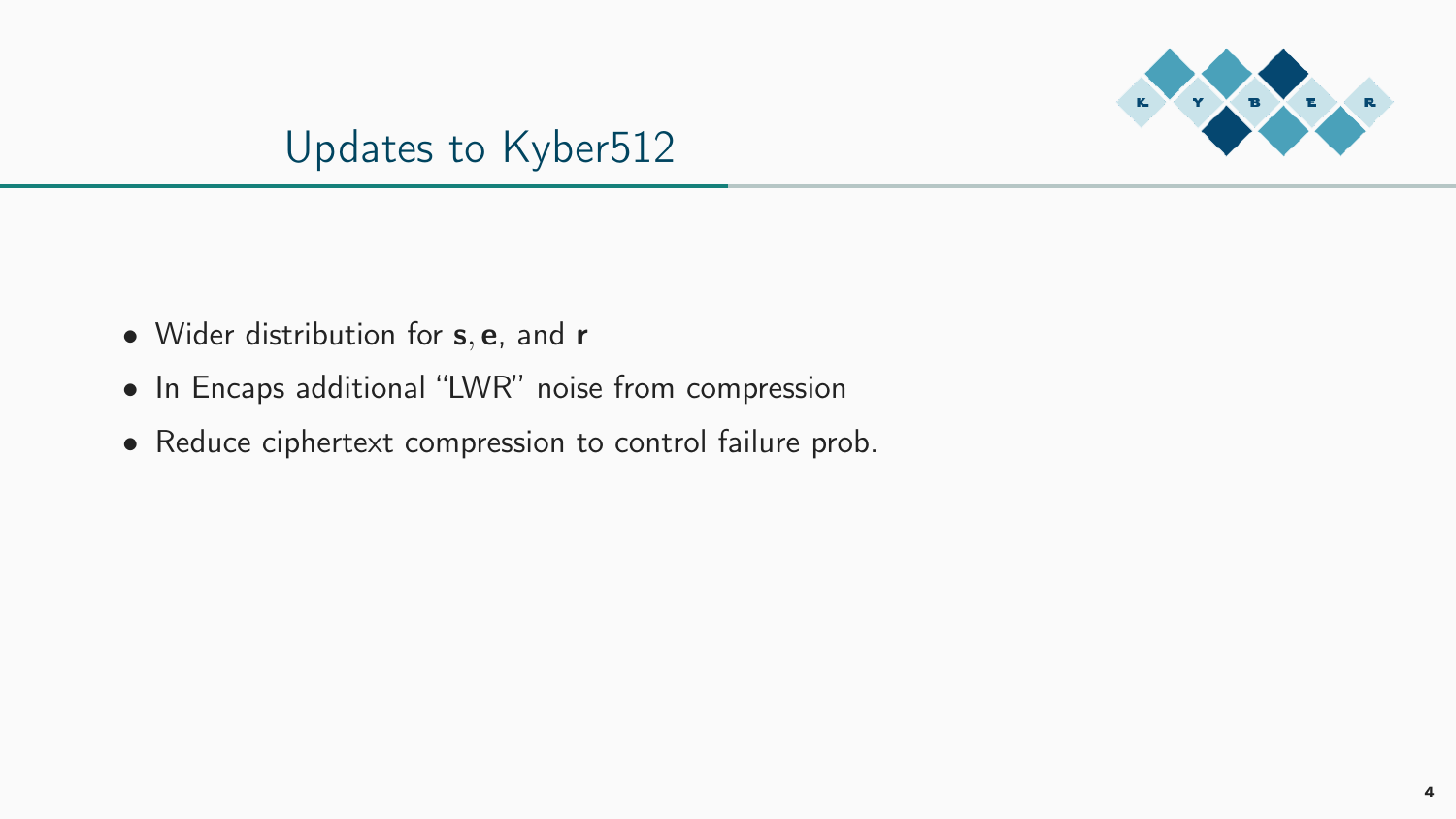

## Updates to Kyber512

- Wider distribution for **s**, **e**, and **r**
- In Encaps additional "LWR" noise from compression
- Reduce ciphertext compression to control failure prob.
- Analyze concrete security for (LWE+LWR)
- core-SVP hardness:
	- 112 bits under LWE assumption (same as round-2)
	- 118 bits under LWE+LWR assumption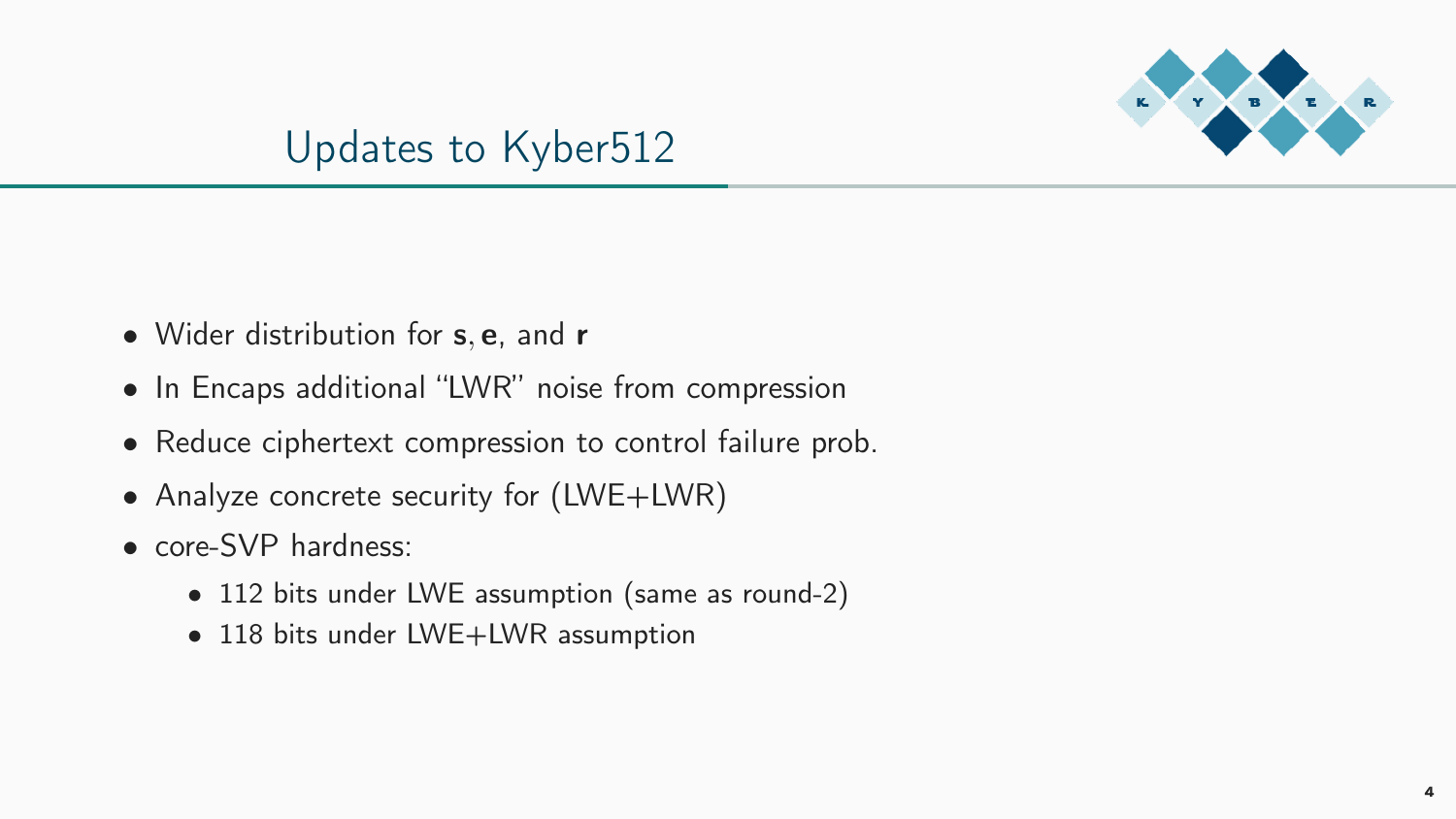

## Beyond Core-SVP hardness

- Gate count analysis for attacks against Kyber512:
	- Focus on primal attack
	- Use progressive BKZ
	- Take into account dimensions-for-free (D4F) optimization
	- Current understanding of gate cost of sieving
- Tentative gate count of  $2^{151.5}$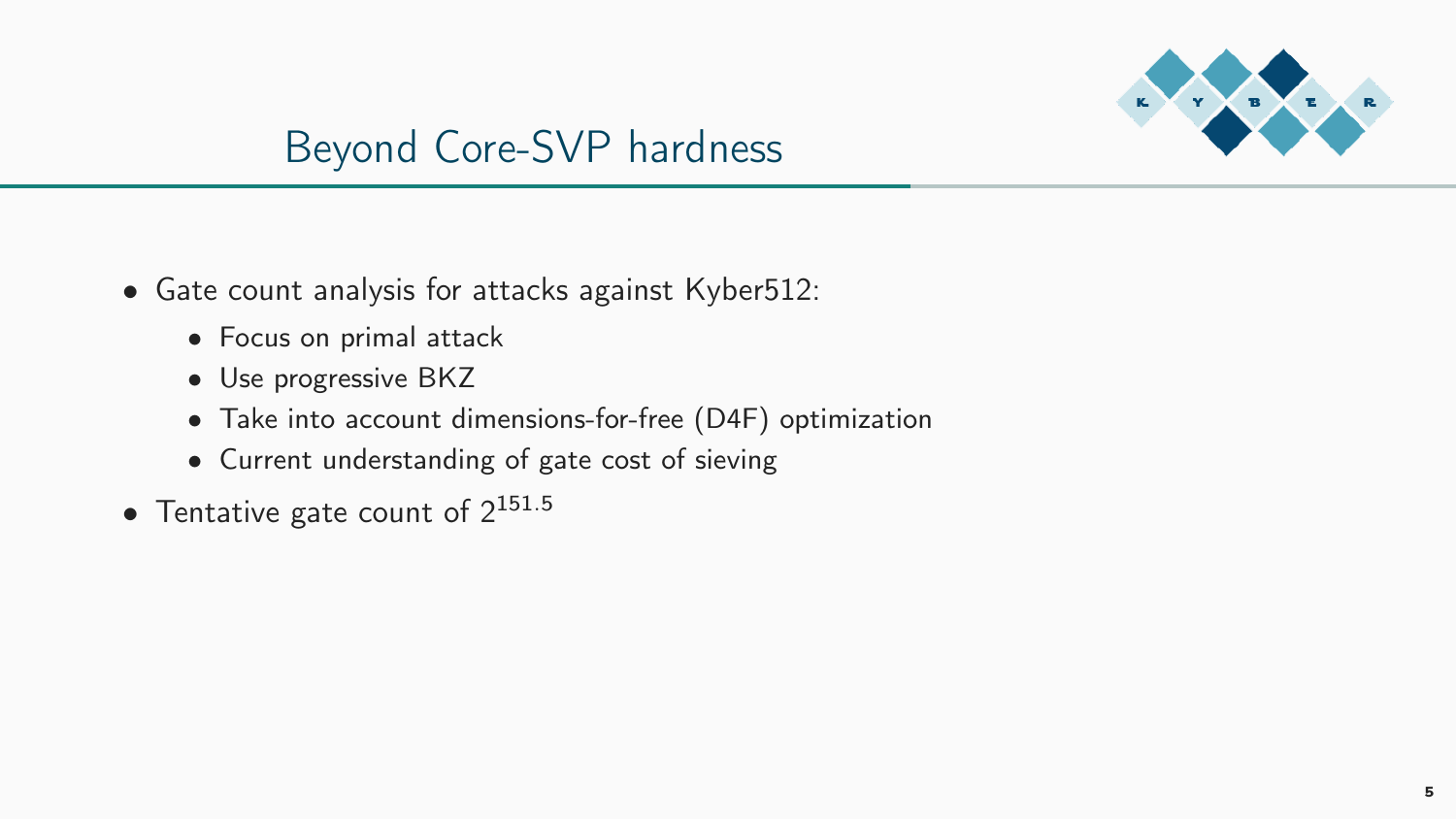

## Beyond Core-SVP hardness

- Gate count analysis for attacks against Kyber512:
	- Focus on primal attack
	- Use progressive BKZ
	- Take into account dimensions-for-free (D4F) optimization
	- Current understanding of gate cost of sieving
- Tentative gate count of  $2^{151.5}$
- Detailed discussion of approximations, overheads and foreseeable improvements
- Conclusion: gate count in  $[2^{135.5}, 2^{165.5}]$
- Details: See Section 5.2 of the Kyber specification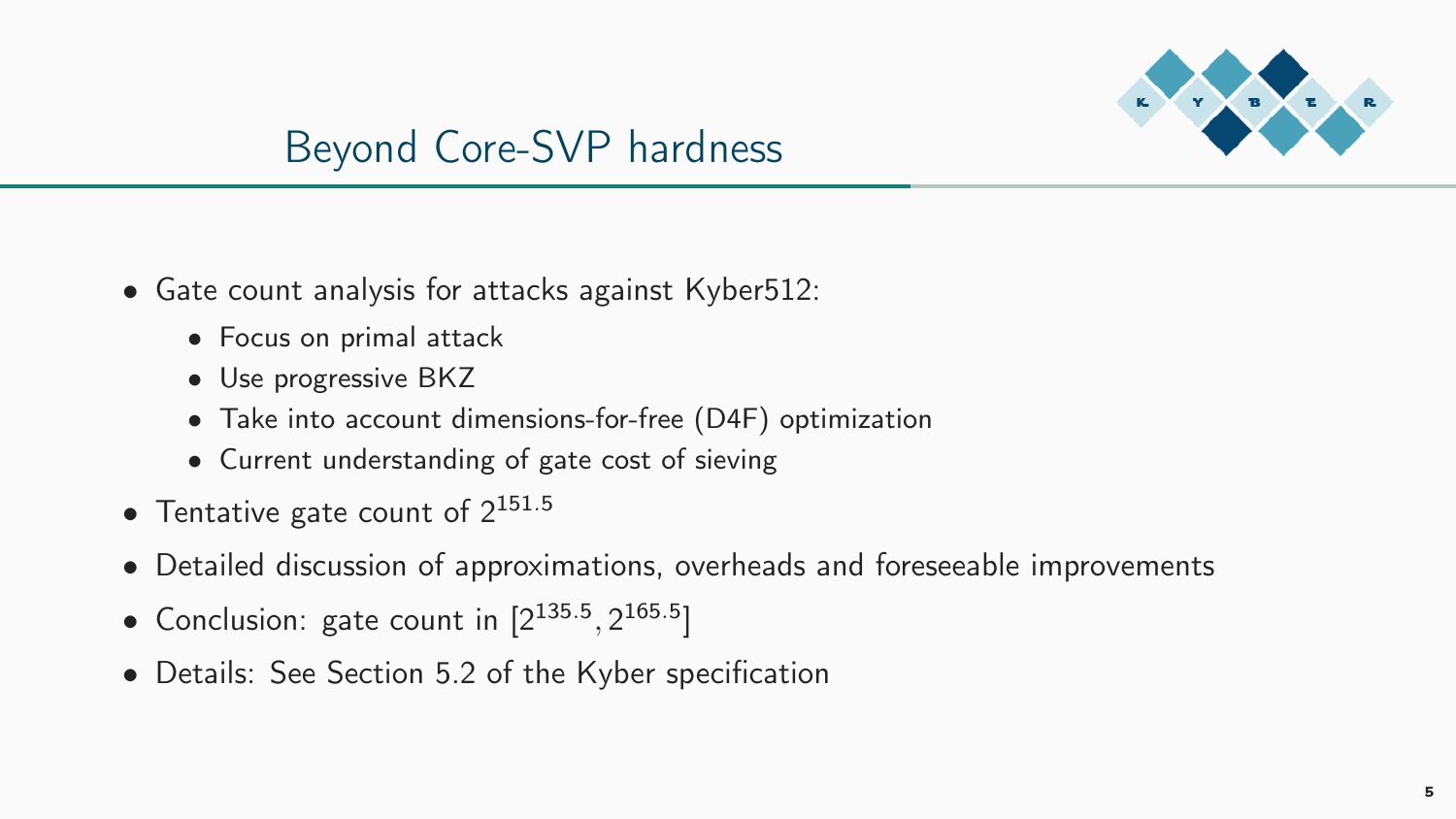

- Hashing  $H(\rho k)$  into coins: multitarget protection
	- Cheaper approach: talk in ≈2h by Julien Duman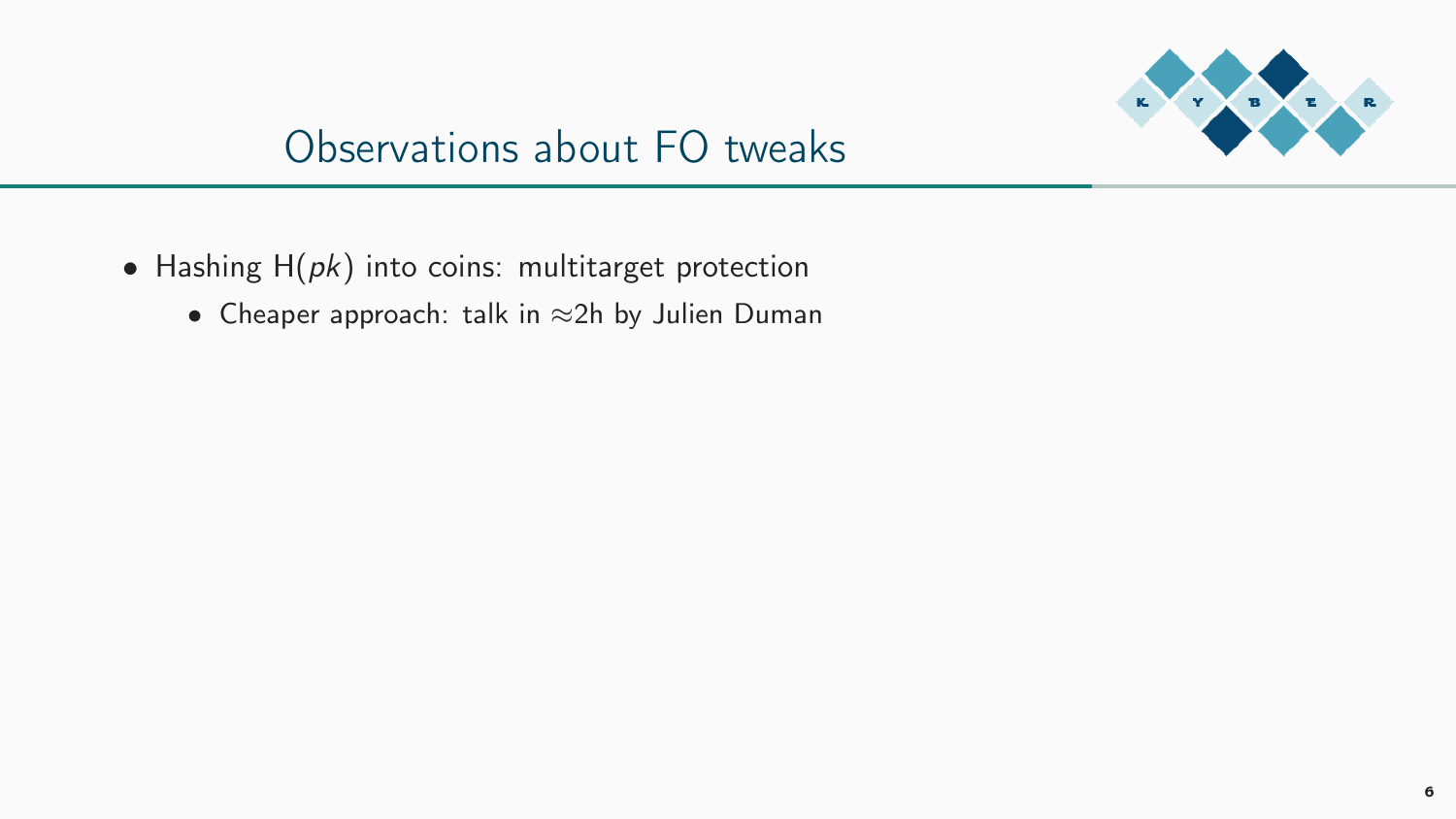

- Hashing  $H(pk)$  into coins: multitarget protection
	- Cheaper approach: talk in ≈2h by Julien Duman
- Hashing H(c) into final key  $(K := KDF(\overline{K}||H(c)))$ 
	- Shared key depends on full transcript
	- Use  $H(c)$  for non-incremental hash APIs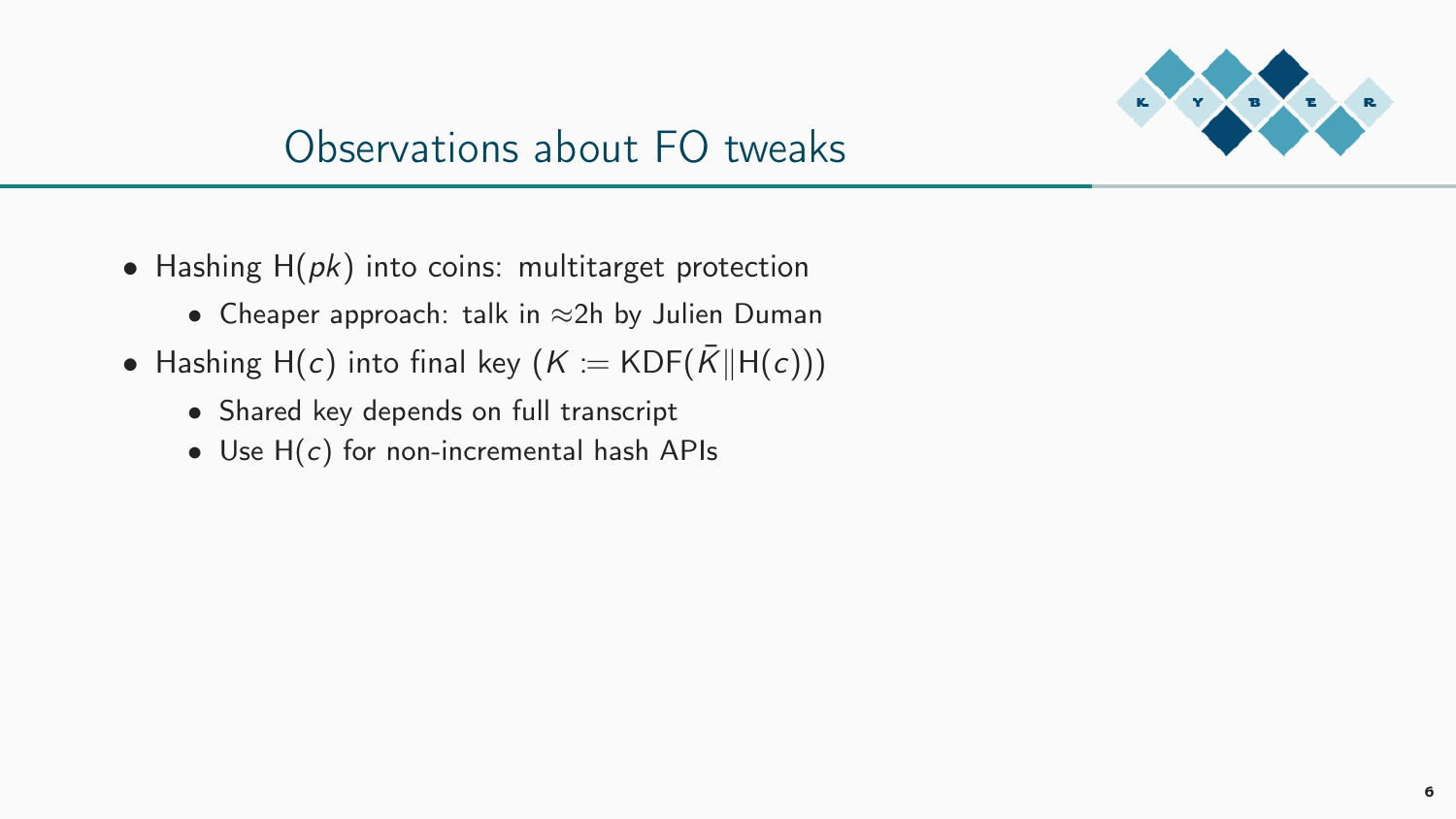

- Hashing  $H(\rho k)$  into coins: multitarget protection
	- Cheaper approach: talk in ≈2h by Julien Duman
- Hashing H(c) into final key ( $K := KDF(\overline{K}||H(c)))$ 
	- Shared key depends on full transcript
	- Use  $H(c)$  for non-incremental hash APIs
- Earlier talk by Varun Maram:
	- $K \coloneqq KDF(\overline{K}||H(c))$  tricky to prove in the QROM
	- $K := \text{KDF}(\overline{K}||c)$  would be fine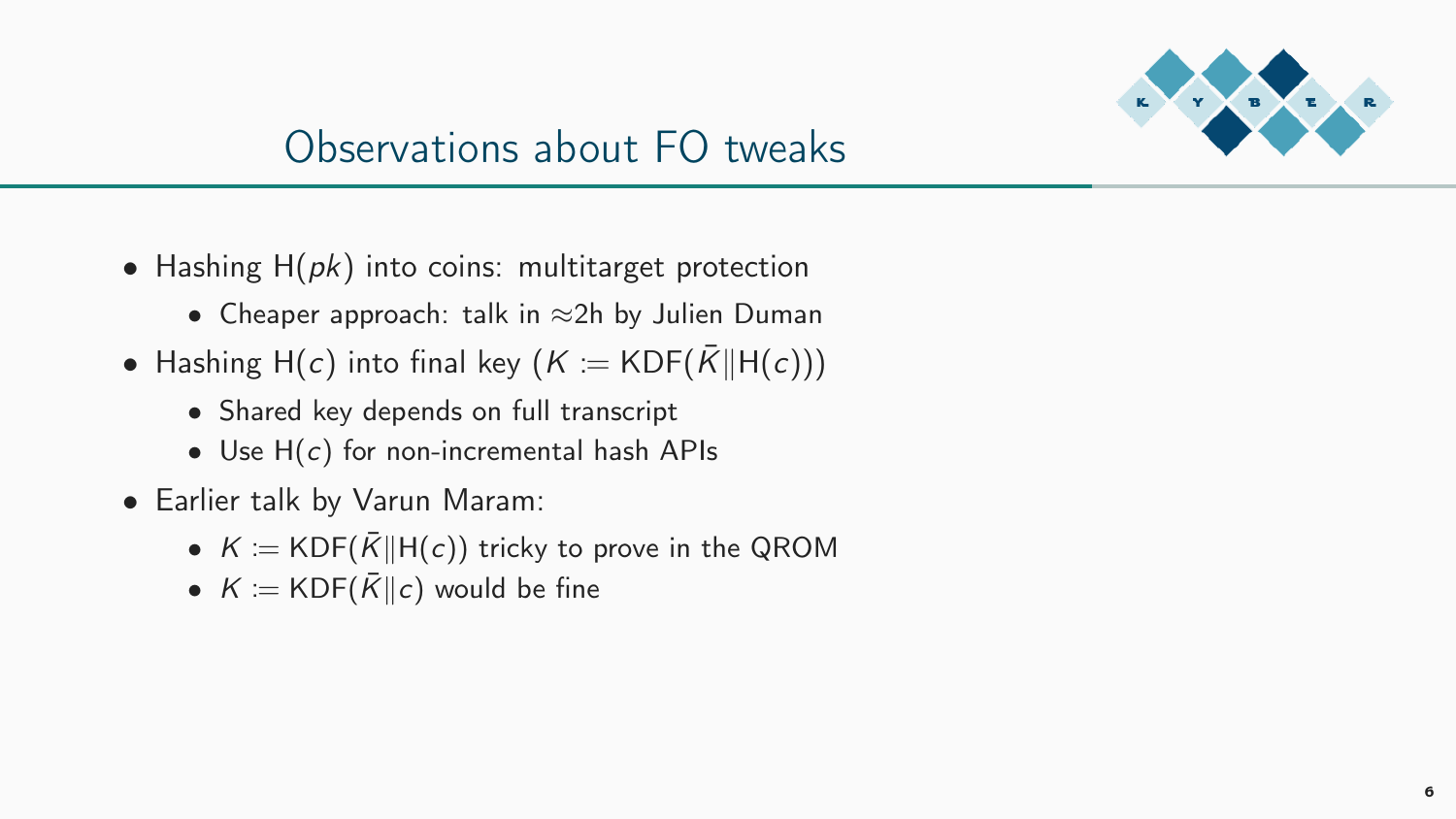

- Hashing  $H(\rho k)$  into coins: multitarget protection
	- Cheaper approach: talk in ≈2h by Julien Duman
- Hashing H(c) into final key  $(K := KDF(\overline{K}||H(c)))$ 
	- Shared key depends on full transcript
	- Use  $H(c)$  for non-incremental hash APIs
- Earlier talk by Varun Maram:
	- $K = KDF(\overline{K}||H(c))$  tricky to prove in the QROM
	- $K := \text{KDF}(\overline{K}||c)$  would be fine
- Lots of new results on FO in the last 4 years
- Revisit details of FO during standardization (inpendent of chosen scheme(s))?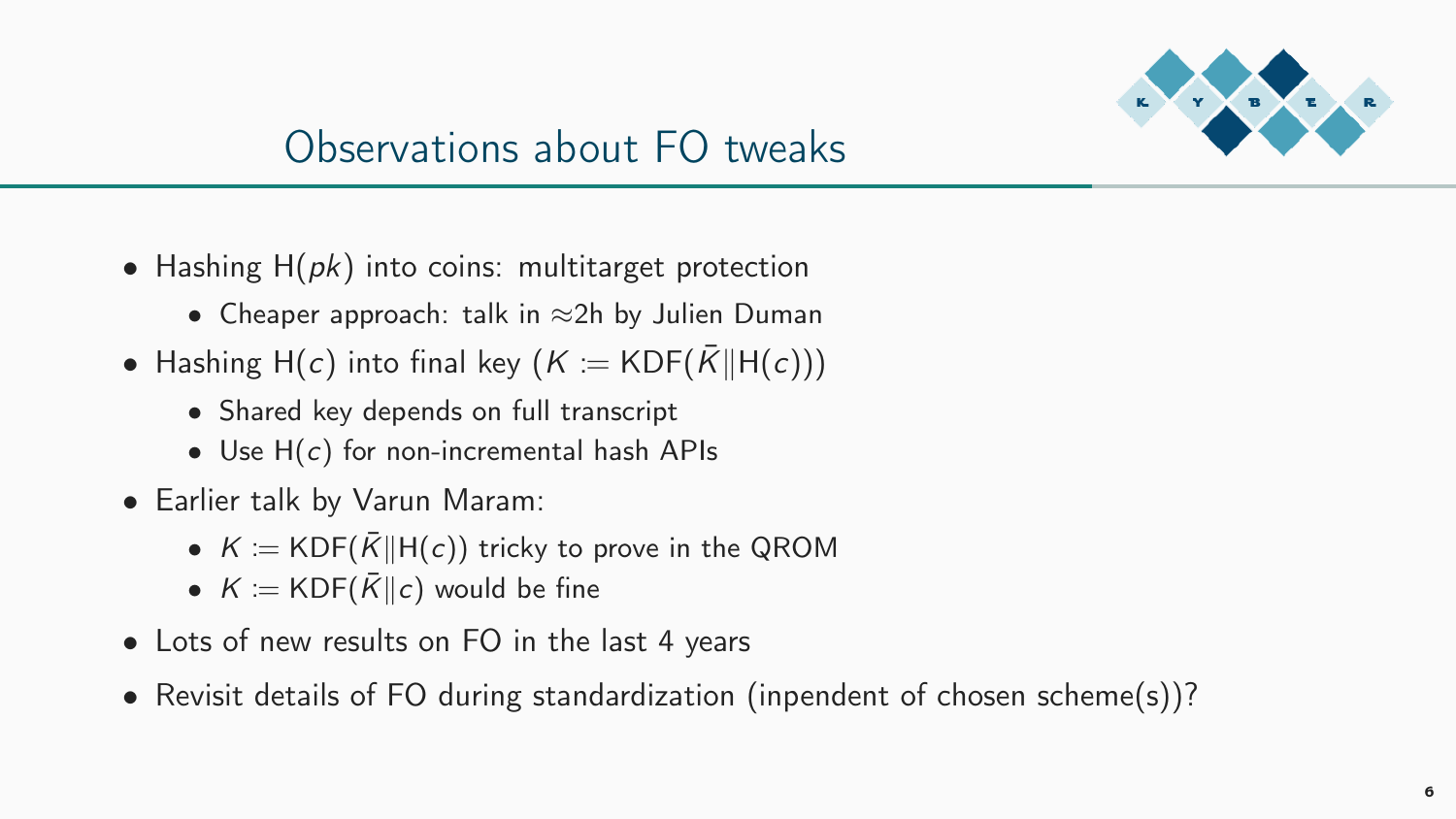

# Other ongoing work (selection)

- Formal verifcation of Kyber (and Saber)
	- Earlier talk by Matthias Meijers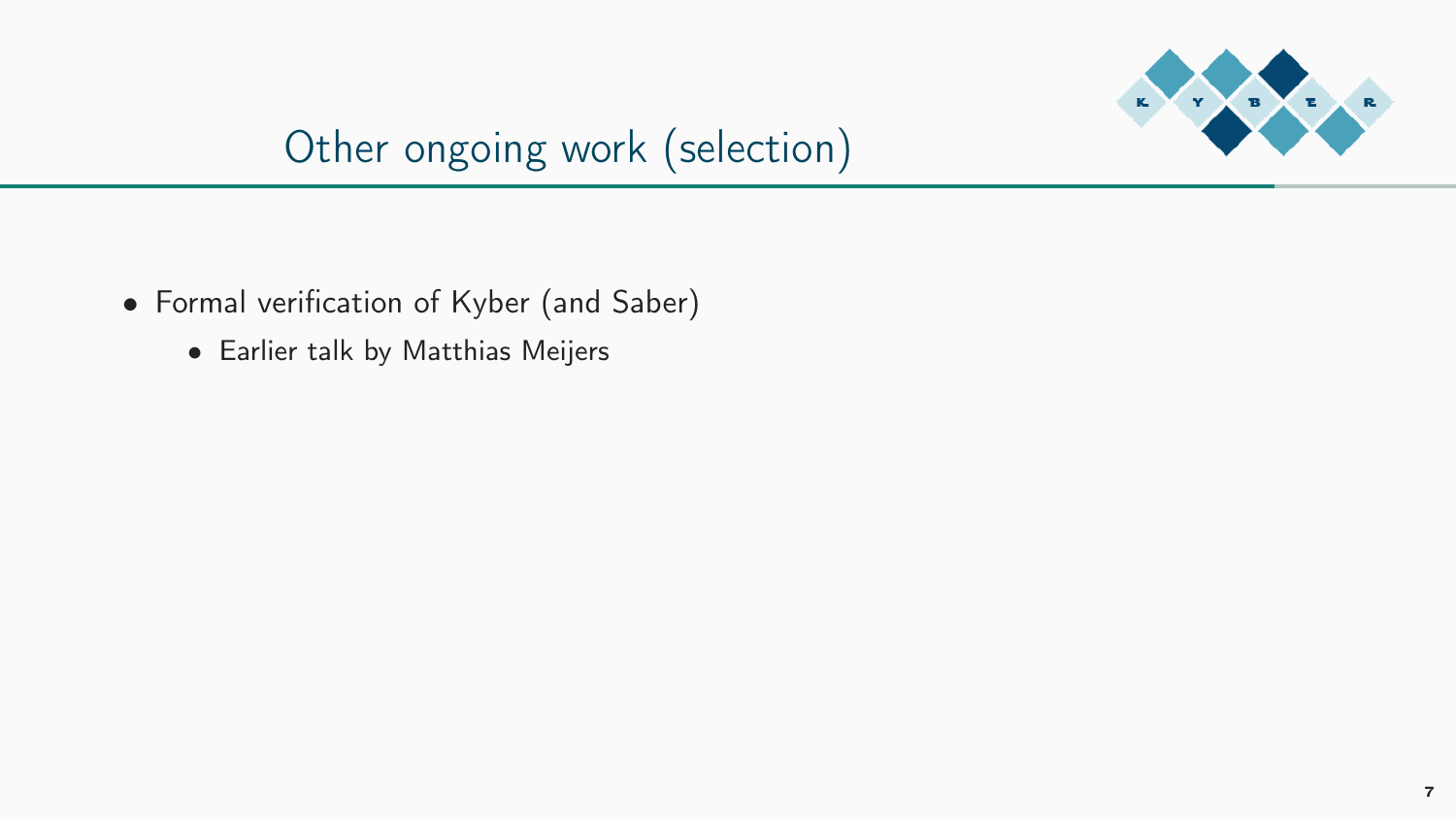

# Other ongoing work (selection)

- Formal verifcation of Kyber (and Saber)
	- Earlier talk by Matthias Meijers
- Side-channel protection (masking) of Kyber
	- Earlier talk by Daniel Heinz
	- Earlier talk by Michiel van Beirendonck
	- Bos, Gourjon, Renes, Schneider, van Vredendaal <https://eprint.iacr.org/2021/483>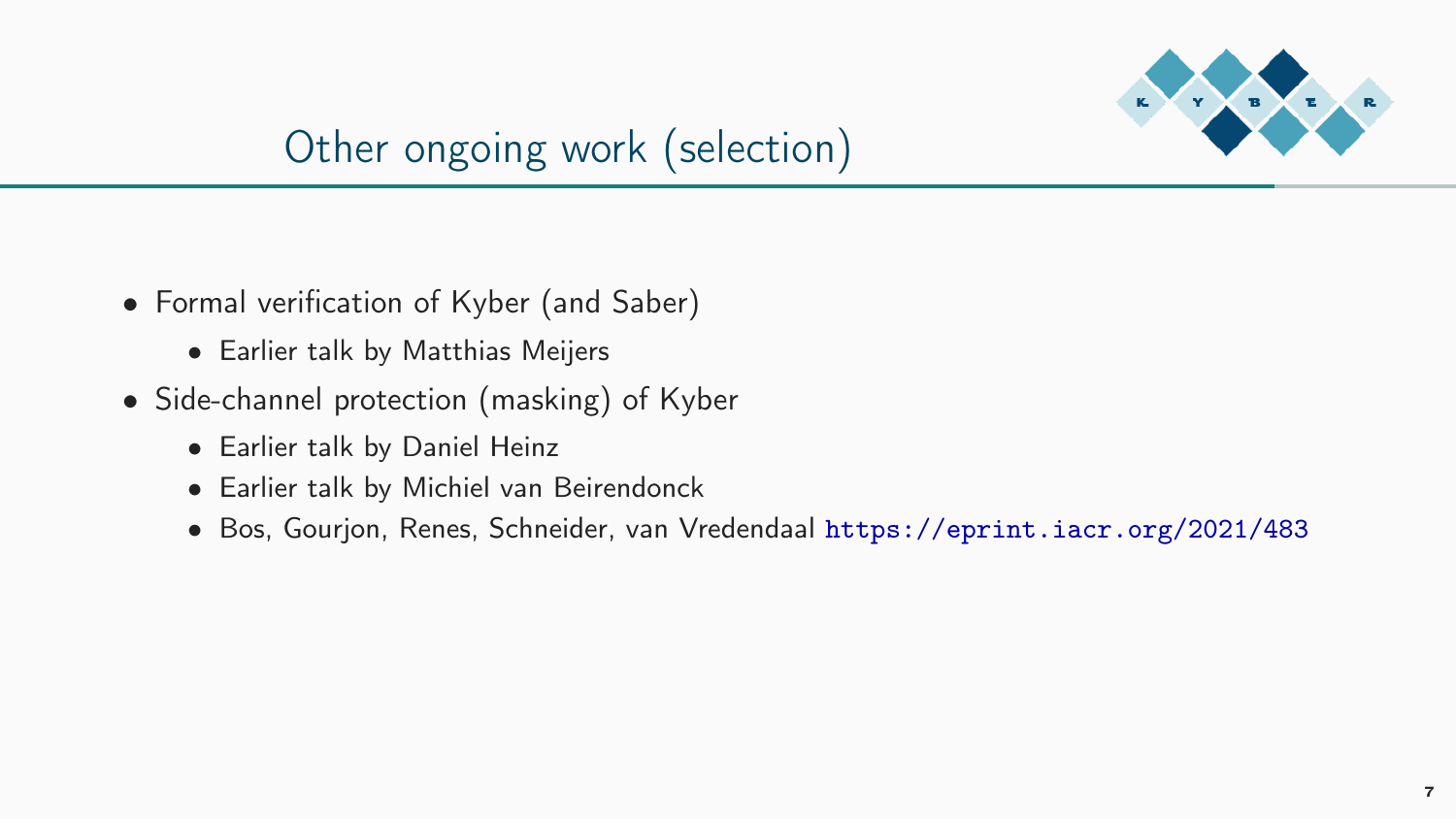

# Other ongoing work (selection)

- Formal verifcation of Kyber (and Saber)
	- Earlier talk by Matthias Meijers
- Side-channel protection (masking) of Kyber
	- Earlier talk by Daniel Heinz
	- Earlier talk by Michiel van Beirendonck
	- Bos, Gourjon, Renes, Schneider, van Vredendaal <https://eprint.iacr.org/2021/483>
- Optimized implementations
	- Earlier talk by Kris Gaj (FPGA)
	- Earlier talk by Duc Tri Nguyen